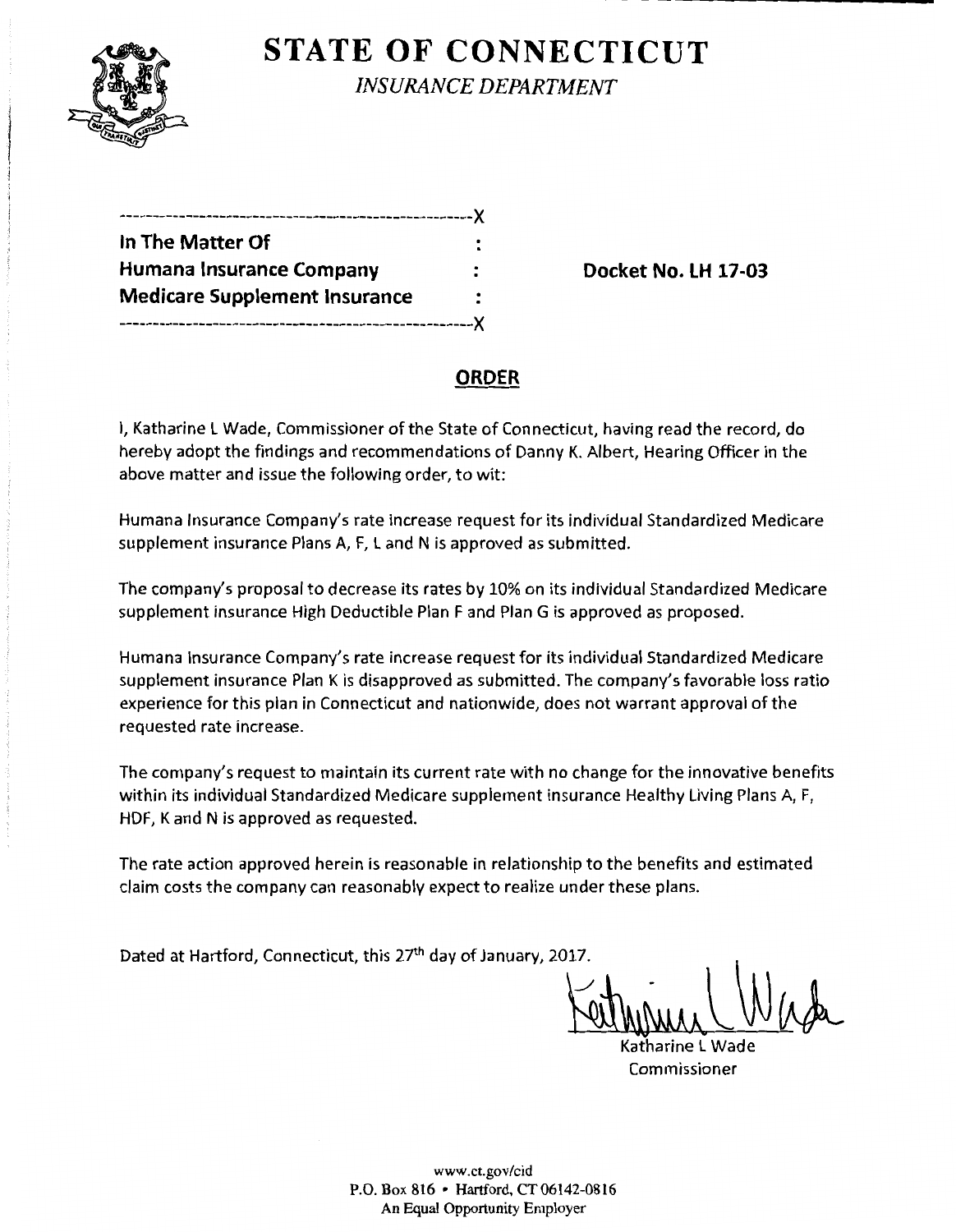

**STATE OF CONNECTICUT** 

*INSURANCE DEPARTMENT* 

| In The Matter Of                     |                            |
|--------------------------------------|----------------------------|
| Humana Insurance Company             | <b>Docket No. LH 17-03</b> |
| <b>Medicare Supplement Insurance</b> |                            |
|                                      |                            |

#### **PROPOSED FINAL DECISION**

## **1. INTRODUCTION**

The Insurance Commissioner of the State of Connecticut is empowered to review rates charged for individual and group Medicare supplement policies sold to any resident ofthis State who is eligible for Medicare. The source for this regulatory authority is contained in Chapter 700c and Section 38a-495a of the Connecticut General Statutes.

After due notice, a hearing was held at the Insurance Department in Hartford, CT on Thursday, January 19, 2017, to consider whether or not the rate increase requested by Humana Insurance Company on its Medicare supplement insurance business should be approved.

No members from the general public attended the hearing.

No company representatives from Humana Insurance Company attended the hearing.

The hearing was conducted in accordance with the requirements of Section 38a-474, Connecticut General Statutes, the Uniform Administrative Procedures Act, Chapter 54 of Section 38a-8-1 et seq. of the Regulations of Connecticut State Agencies.

A Medicare supplement policy is a private health insurance policy sold on an individual or group basis, which provides benefits that are additional to the benefits provided by Medicare. For many years Medicare supplement policies have been highly regulated under both state and federal law to protect the interests of persons eligible for Medicare who depend on these policies to provide additional coverage for the costs of health care.

Effective December **1,** 2005, Connecticut amended its program of standardized Medicare supplement policies in accordance with Section 38a-496a of the Connecticut General Statutes, and Sections 38a-495a-1 through 38a-495a-21 of the Regulations of Connecticut Agencies. This program, which conforms to federal requirements, provides a "core" package of benefits known as Plan A. Insurers may also offer any one or more of eleven other plans (Plans **B** through N).

Effective January **1,** 2006, in accordance with Section 38a-495c ofthe Connecticut General Statutes (as amended by Public Act 05-20) premiums for all Medicare supplement policies in the

> www.ct.gov/cid P.O. Box 816 • Hartford, CT 06142-0816 An Equal Opportunity Employer

**1**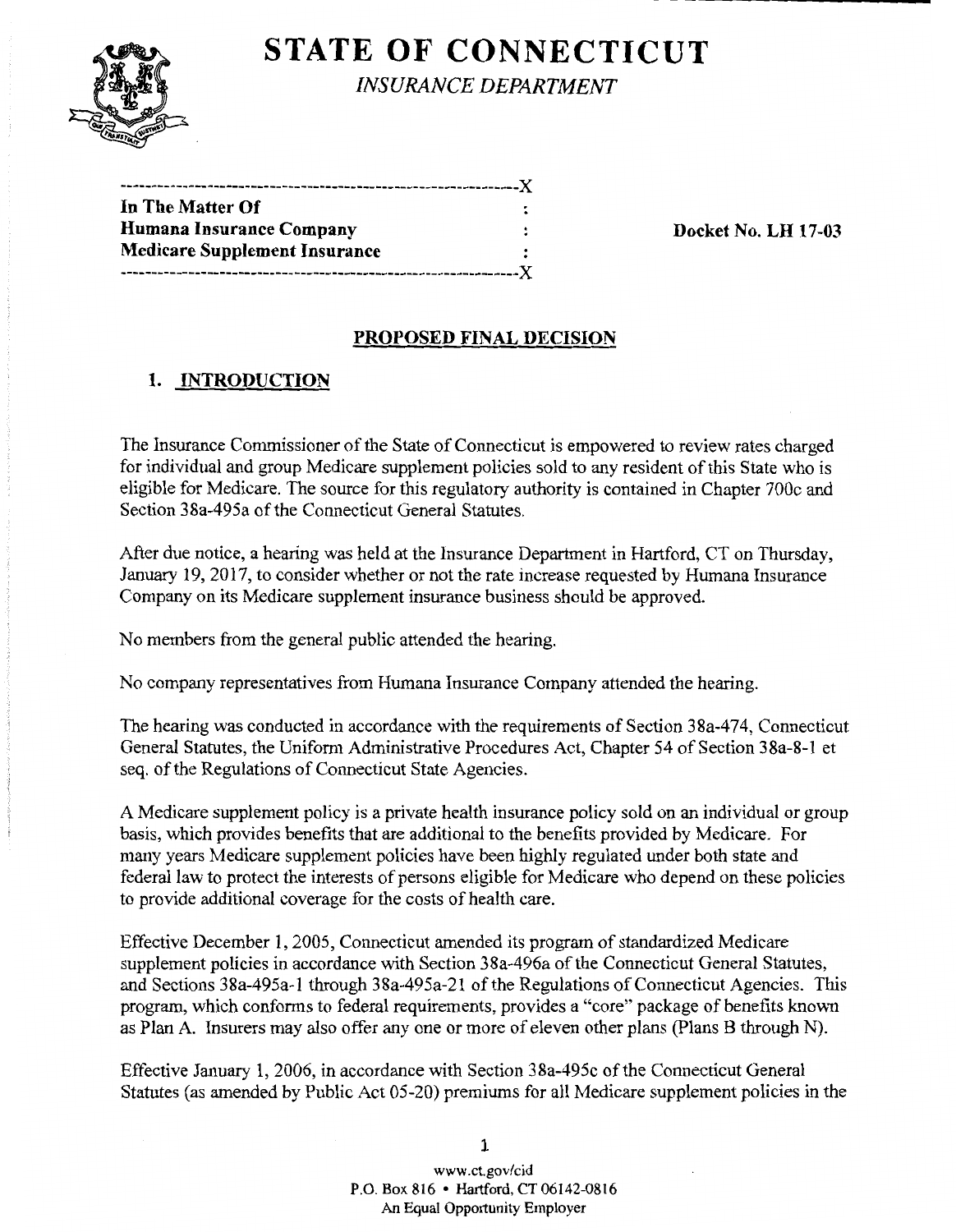state must use community rating. Rates for Plans A through N must be computed without regard to age, gender, previous claims history or the medical condition of any person covered by a Medicare supplement policy or certificate.

-- ------~~~-

The statute provides that coverage under Plans A through N may not be denied on the basis of age, gender, previous claims history or the medical condition of any covered person. Insurers may exclude benefits for losses incurred within six months from the effective date of coverage based on a pre-existing condition.

Effective October 1, 1998, carriers that offer Plan B or Plan C must make these plans as well as Plan A, available to all persons eligible for Medicare by reason of disability.

Insurers must also make the necessary arrangements to receive notice of all claims paid by Medicare for their insureds so that supplement benefits can be computed and paid without requiring insureds to file claim forms for such benefits. This process of direct notice and automatic claims payment' is commonly referred to as "piggybacking" or "crossover".

Sections 38a-495 and 38a-522 of the Connecticut General Statutes, and Section 38a-495a-10 of the Regulations of Connecticut Agencies, state that individual and group Medicare supplement policies must have anticipated loss ratios of 65% and 75%, respectively. Under Sections 38a-495-7 and 38a-495a-10 ofthe Regulations of Connecticut Agencies, filings for rate increases must demonstrate that actual and expected losses in relation to premiums meet these standards, and anticipated loss ratios for the entire future period for which the requested premiums are calculated to provide coverage must be expected to equal or exceed the appropriate loss ratio standard.

Section 38a-473 of the Connecticut General Statutes provides that no insurer may incorporate in its rates for Medicare supplement policies factors for expenses that exceed 150% of the average expense ratio for that insurer's entire written premium for all lines of health insurance for the previous calendar year.

## II. **FINDINGS OF FACT**

After reviewing the exhibits entered into the record of this proceeding, and utilizing the experience, technical competence and specialized knowledge of the Insurance Department, the undersigned makes the following findings of fact:

- 1. Humana Insurance Company is requesting a 7.0% rate increase on its individual standardized Plan A, a 5% increase on Plan F, a 10% decrease on Plans High-Deductible F and G, a 4% increase for Plans K, L and N, and no increase on the Innovative Benefits for the Healthy Living Plans.
- 2. As of June 30, 2016 there were 1,391 policies in-force in Connecticut and 167,362 nationwide.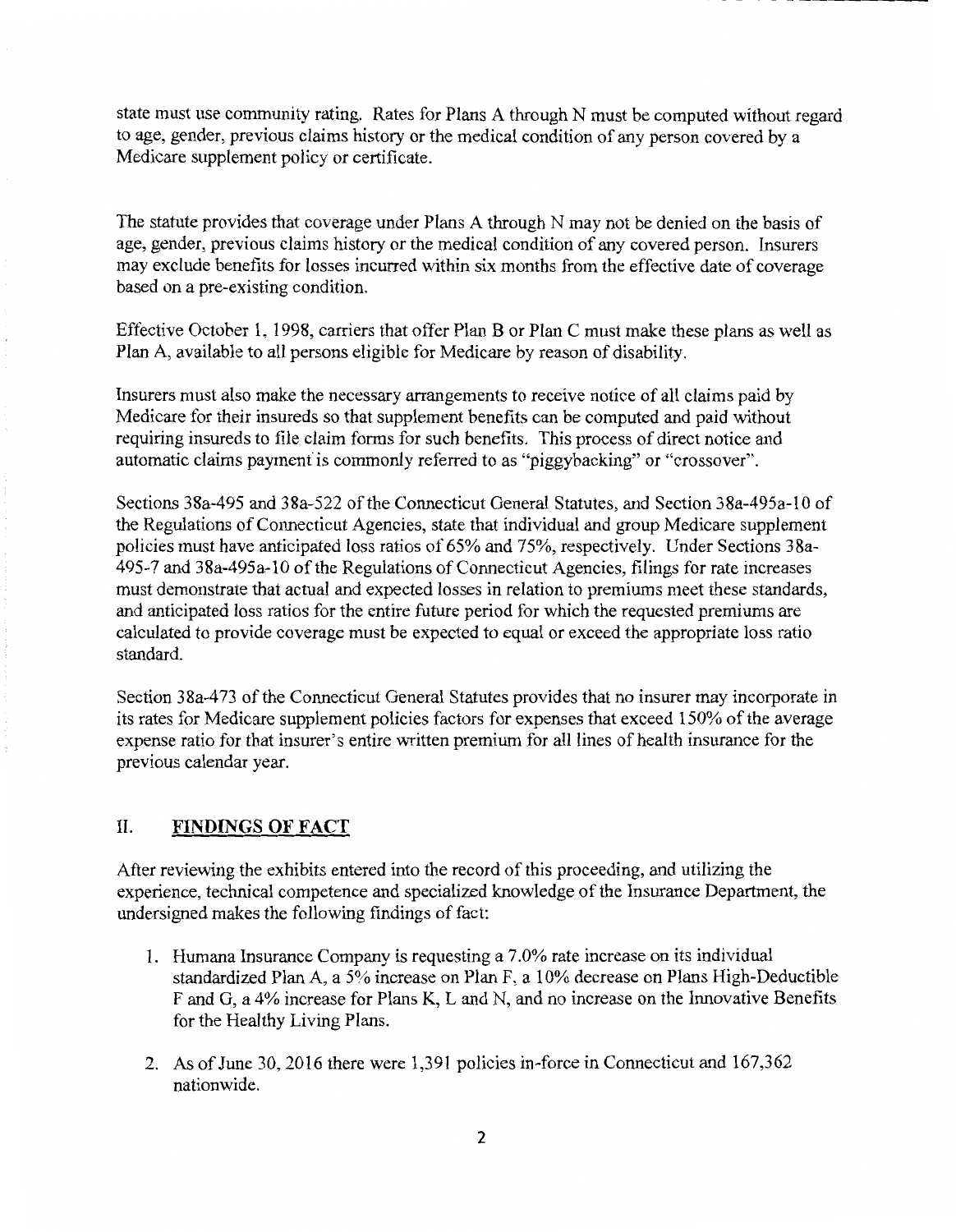- 3. The last approved rate increases are as follows: Plan A and N 6%, effective 5/1/2016; Plans F, G and L 4%, effective 5/1/2016; Plan K 7%, effective 2/1/2012.
- 4. Humana has certified that their expense factors are in compliance with section 38a-473, C.G.S.
- 5. Humana has conformed to subsection (e) of section 38a-495c, C.G.S. regarding the automatic claims processing requirement.
- 6. The proposed rates are designed to satisfy the Connecticut regulatory loss ratio of 65%.
- 7. Below are the loss ratios for each Plan in Connecticut, for 2015, 2016 (incurred through 6/30/2016) and inception-to-date:

| 2015   | 2016   | Inception |
|--------|--------|-----------|
| 138.3% | 120.0% | 222.2%    |
| 79.8%  | 79.8%  | 88.4%     |
| 27.2%  | 28.9%  | 33.5%     |
| 43.3%  | 124.1% | 124.5%    |
| 46.9%  | 49.4%  | 49.9%     |
| 37.9%  | 18.1%  | 46.6%     |
| 72.6%  | 96.7%  | 92.1%     |
| 69.4%  | 70.8%  | 85.2%     |
|        |        |           |

8. Below are the loss ratios for each Plan nationwide, for 2015, 2016 (incurred through 6/30116) and inception-to-date:

| Plan         | 2015   | 2016   | Inception |
|--------------|--------|--------|-----------|
| $\mathbf{A}$ | 111.8% | 102.4% | 126.8%    |
| F            | 76.8%  | 82.3%  | 80.9%     |
| F(HD)        | 47.8%  | 39.0%  | 46.0%     |
| G            | 43.3%  | 124.1% | 124.5%    |
| K            | 61.9%  | 59.2%  | 61.0%     |
| L            | 70.6%  | 76.1%  | 70.9%     |
| N            | 78.4%  | 78.4%  | 79.8%     |
| Total        | 73.8%  | 76.0%  | 77.4%     |

9. Humana's Medicare supplement rate filing proposal is in compliance with the requirements of regulation 38a-474 as it applies to the contents of the rate submission as well as the actuarial memorandum.